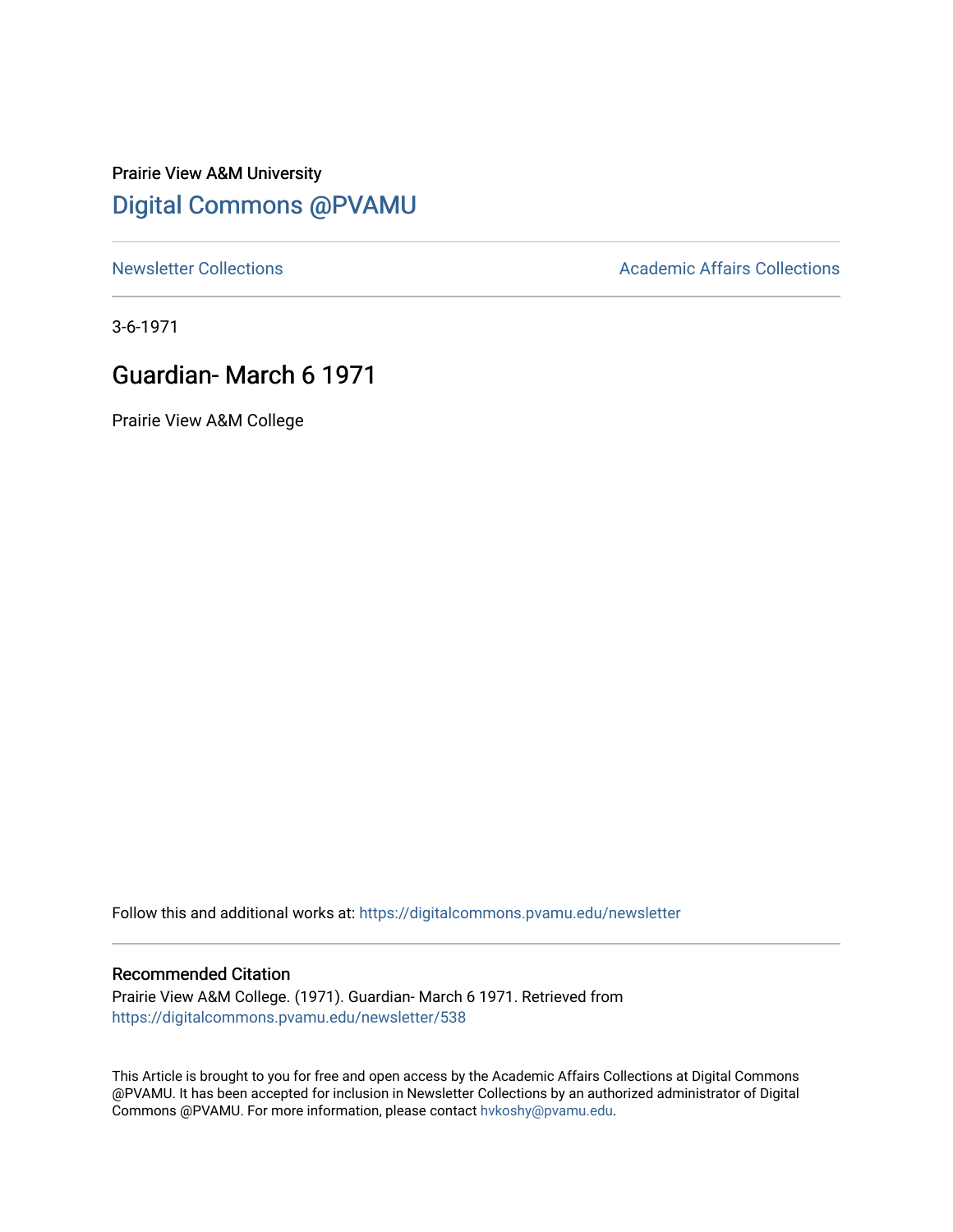

## GUARDIAN

A Newsletter for Parents and Guardians of Students Enrolled at Prairie View A. and M. College

Prairie View A. and M. College March 6, 1971 **Prairie View, Texas** 

THE AFTERMATH OF A STUDENT DISTURBANCE

An early morning disturbances by students enrolled at Prairie view A&M College caused severe damage to institutional property on Wednesday, February 24, and Thursday, February 25, 1971.·

The damages were as follows:

The Prairie View...

| College Exchange<br>o a dol vzie                                                               |                           |
|------------------------------------------------------------------------------------------------|---------------------------|
| HAND WOOL<br>Damage to Property<br><b>A Brasiling Bet WC</b><br>Merchandise<br>id follow       | \$36,000.00<br>150,000.00 |
| Official Press<br>Security Car burned                                                          | 4,500.00                  |
| Dean of Men's Office<br>sid month yins                                                         |                           |
| <b>Building Cost</b><br>Inventory                                                              | 7,248.00<br>11,200.00     |
| A CALIFORNIA<br>Memorial Student Center<br>frison N ni                                         | 1,000.00                  |
| Laundry<br>tisdi dity lognoco o favos virsinoliza, eta                                         |                           |
| Mon antaradis site and initiaten<br>Building labor to some the complete the<br>Clothing Stolen | 600.00<br>7,800.00        |
| suca tol nogo eza opolioD<br>Suarez Hall<br><b>LOOTOA CUMBO SW SOCIA</b>                       | 2,000.00                  |
| ow this boy foa ad aso dolds<br>Collins Hall<br>nove this boyloa ad coarso                     | 3,000.00                  |
| Spence Hall Building                                                                           | 6,500.00                  |
| Equipment and Supplies (Spence Hall)                                                           | 4,800.00                  |
|                                                                                                | \$234,648.00              |

It shall be noted that the Suarez Hall, Collins Hall, the College Exchange, Memorial Student Center, and Laundry are all fully supported by student fees.